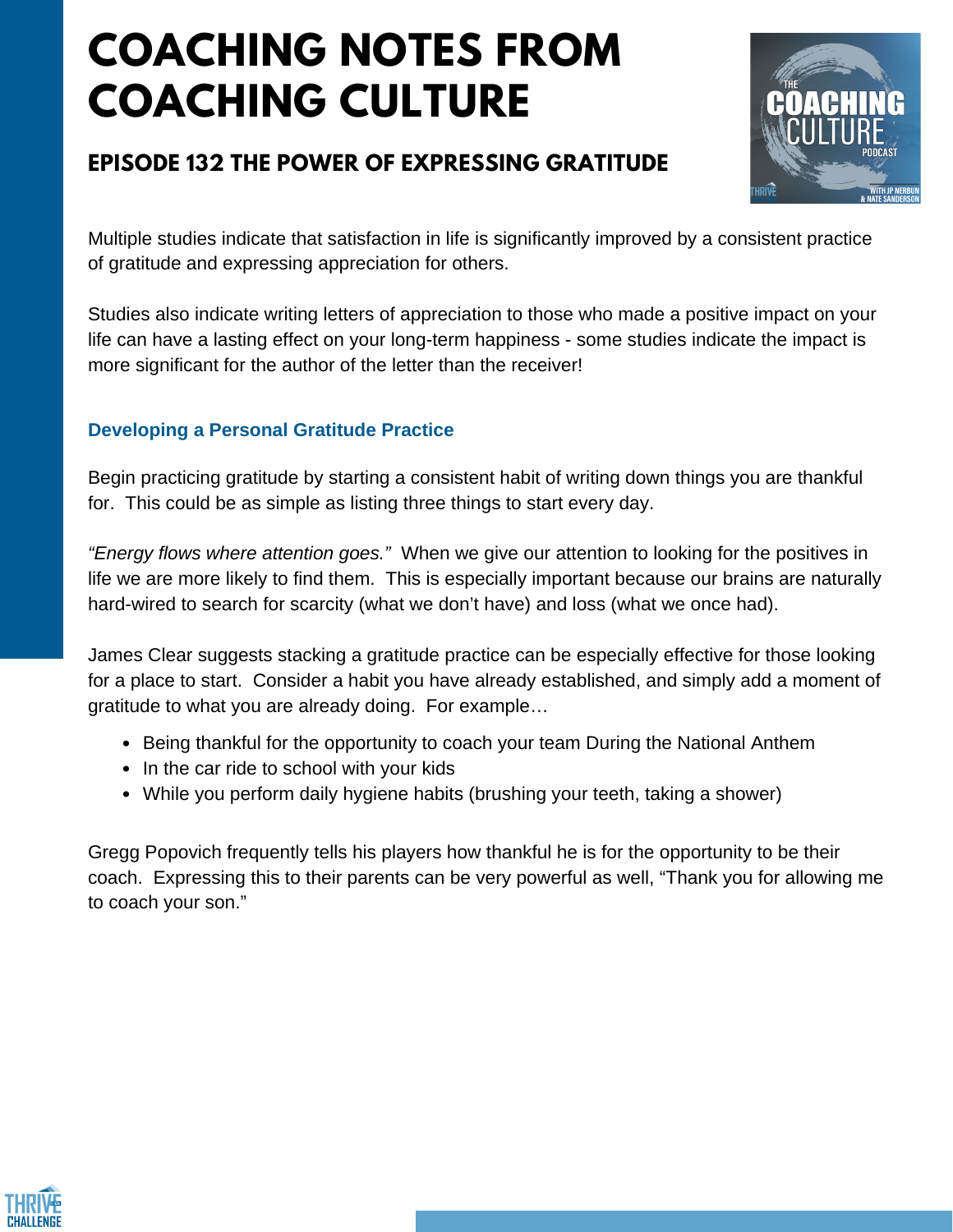## **COACHING NOTES FROM COACHING CULTURE**

### **EPISODE 132 THE POWER OF EXPRESSING GRATITUDE**



#### **A Staff Activity**

During a preseason staff meeting we wrote individual notes of appreciation for each other - then shuffled those notecards together and passed the deck around the room. Each coach drew a random card and read it to the person it was written to. After all the cards were read each coach received the card written to them to keep as a reminder of how much we appreciated them.

After reading the individual notes we each wrote one additional card that began with *I love being part of this program because…* and read those to each other.

#### **Helping Your Players with Expressions of Gratitude**

**Eye Spy -** Players are assigned a teammate to "spy on" during the week of summer camp. At the end of the week they wrote a letter to that person appreciating what makes them a good teammate and the value they bring to the team. The coaches collected those letters and delivered them whenever the time seemed right. In one particular season, we delivered those letters during a particularly difficult time of the season and it had a dramatic effect on our team.

**Mother-Son Banquet -** Coach Tim Trendel has an amazing tradition where his team hosts a dinner to honor the mothers in the program around Valentine's Day. Each player writes a poem about their mom that they read in front of everyone after the meal. The poem must end with, "I love you, Mom."

**Role Play Saying Thank You -** When JP brought his team to the States from Ireland he had each individual player practice how to say thank you. This included an introduction, good eye contact, a firm handshake, and a sincere "thank you."

**Thank You Cards -** At the conclusion of the season send thank you cards to anyone who had contact with your program during the year: media members, parents, administration, custodians, etc. We asked players to write a 1-2 sentence thank you in about 25% of the cards that they signed. That way there were some personalized messages in each card that we sent.

**Teacher Appreciation Night -** We chose a home game during the season as "Teacher Appreciation Night". We took 45 minutes to have players write notes of appreciation to the teachers that impacted them, and invited those teachers to attend the game. At the game, our announcer read a short script to recognize the teachers in attendance. We asked our parents to give them a standing ovation.